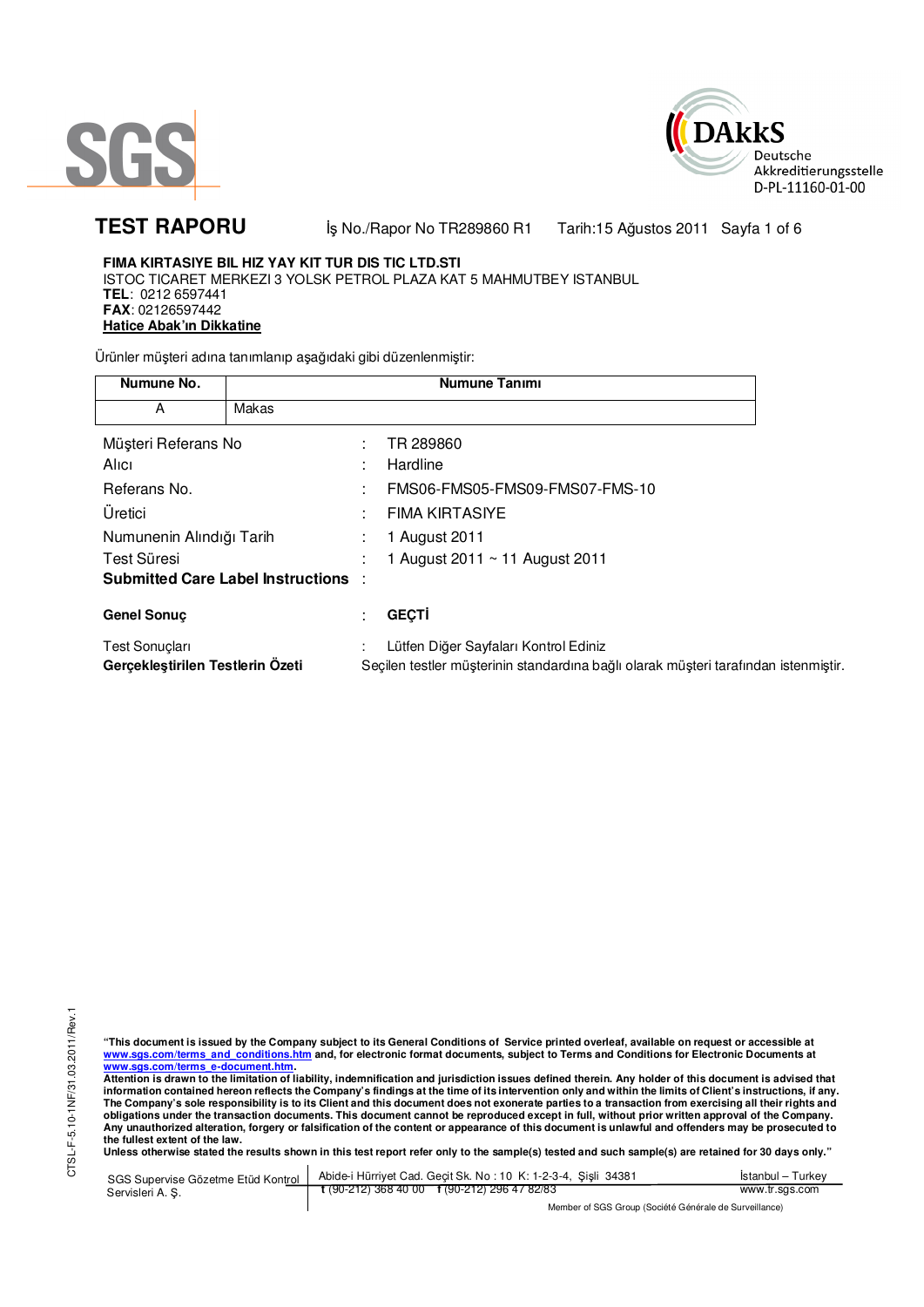



**TEST RAPORU By No./Rapor No TR289860 R1** Tarih:15 Ağustos 2011 Sayfa 2 of 6

| <b>Test Parameters</b> | Sonuc  |       |  |
|------------------------|--------|-------|--|
| <b>Chemical tests</b>  | $+2+3$ | 4 + 5 |  |
| Azo Dyes (Textile)     |        |       |  |
| Phthalates             |        |       |  |

| Remarks                          |                                                                                        | G = Müşteri standardına uygun                                                                                                                                                                                                                                                                           |
|----------------------------------|----------------------------------------------------------------------------------------|---------------------------------------------------------------------------------------------------------------------------------------------------------------------------------------------------------------------------------------------------------------------------------------------------------|
|                                  |                                                                                        | $K = M\ddot{\mu}$ şteri standardına uygun değil                                                                                                                                                                                                                                                         |
|                                  |                                                                                        | = Sınır değer belirtilmedi                                                                                                                                                                                                                                                                              |
|                                  |                                                                                        | $#$ = For 2-composite mix with results exceeding one half of the relevant<br>requirements or 3-composite mix with results exceeding one third of the                                                                                                                                                    |
|                                  |                                                                                        | relevant requirements, the composite sample may have the possibility of                                                                                                                                                                                                                                 |
|                                  |                                                                                        | one or more components that can lead to a failure result, therefore, it is                                                                                                                                                                                                                              |
|                                  |                                                                                        | recommended to test on individual basis.                                                                                                                                                                                                                                                                |
| Notes:                           |                                                                                        | Conclusions on meet/fail are based on the test result from the actual sampling of the received sample(s).                                                                                                                                                                                               |
|                                  | standard.                                                                              | The composite sampling method is based on the client's special request and is a modification from the testing                                                                                                                                                                                           |
|                                  | The test results relate to the tested items only.                                      |                                                                                                                                                                                                                                                                                                         |
|                                  | Test reports without SGS seal and authorised signatures are invalid.                   |                                                                                                                                                                                                                                                                                                         |
|                                  | Reported results do not include uncertainties.                                         | The reported expanded uncertainty is based on a standard uncertainty multiplied by a coverage factor k=2, providing a level of confidence of approximately 95%. The uncertainty                                                                                                                         |
|                                  | evaluation has been carried out in accordance with UKAS and DAkkS requirements.        | In this Test Report tests marked (1) are included in the UKAS Accreditation Scope, marked (2) are included in the DAkkS Accreditation Scope of this Laboratory. Opinions and                                                                                                                            |
|                                  | interpretations expressed herein are outside the scope of UKAS or DAkkS Accreditation. |                                                                                                                                                                                                                                                                                                         |
|                                  |                                                                                        |                                                                                                                                                                                                                                                                                                         |
|                                  |                                                                                        | THIS REPORT SUPERSEDES OUR REPORT NO: 289860 DATED 11.08.2011                                                                                                                                                                                                                                           |
|                                  | <b>Issued in Istanbul</b>                                                              |                                                                                                                                                                                                                                                                                                         |
|                                  | Signed for and on behalf of                                                            |                                                                                                                                                                                                                                                                                                         |
|                                  | SGS Supervise Gözetme Etüd                                                             |                                                                                                                                                                                                                                                                                                         |
|                                  | Kontrol Servisleri A.Ş.                                                                |                                                                                                                                                                                                                                                                                                         |
|                                  |                                                                                        |                                                                                                                                                                                                                                                                                                         |
| Neslihan Erol                    |                                                                                        | Ayşe Çimen                                                                                                                                                                                                                                                                                              |
|                                  | <b>Customer Relations Supervisor</b>                                                   | <b>Customer Services Manager</b>                                                                                                                                                                                                                                                                        |
|                                  |                                                                                        | <b>SE ETUD</b>                                                                                                                                                                                                                                                                                          |
| CTSL-F-5.10-1NF/31.03.2011/Rev.1 |                                                                                        | "This document is issued by the Company subject to its General Conditions of Service printed overleaf, available on request or accessible at                                                                                                                                                            |
|                                  |                                                                                        | www.sgs.com/terms and conditions.htm and, for electronic format documents, subject to Terms and Conditions for Electronic Documents at                                                                                                                                                                  |
|                                  | www.sgs.com/terms e-document.htm.                                                      | Attention is drawn to the limitation of liability, indemnification and jurisdiction issues defined therein. Any holder of this document is advised that                                                                                                                                                 |
|                                  |                                                                                        | information contained hereon reflects the Company's findings at the time of its intervention only and within the limits of Client's instructions, if any.                                                                                                                                               |
|                                  |                                                                                        | The Company's sole responsibility is to its Client and this document does not exonerate parties to a transaction from exercising all their rights and<br>obligations under the transaction documents. This document cannot be reproduced except in full, without prior written approval of the Company. |
|                                  |                                                                                        | Any unauthorized alteration, forgery or falsification of the content or appearance of this document is unlawful and offenders may be prosecuted to                                                                                                                                                      |
|                                  | the fullest extent of the law.                                                         | Unless otherwise stated the results shown in this test report refer only to the sample(s) tested and such sample(s) are retained for 30 days only."                                                                                                                                                     |
|                                  |                                                                                        | $SCSE$ Simonico Căzetro Etüd Kontrol Abide Hürrivet Cad Gecit Sk No. 10 K; 1-2-3-4 Sisli 34381<br>Istanbul – Turkey                                                                                                                                                                                     |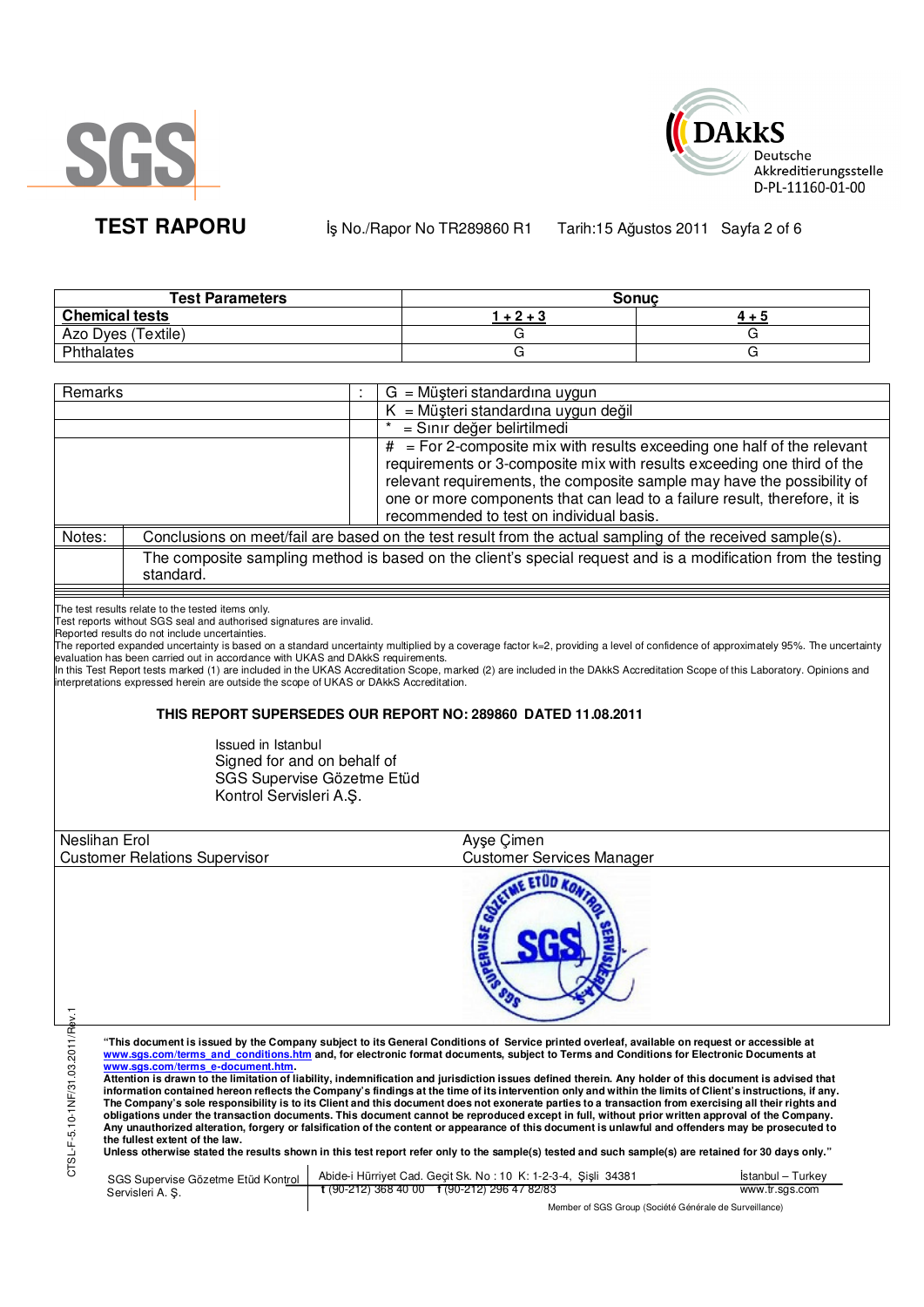



TEST RAPORU **By No./Rapor No TR289860 R1 Tarih:15 Ağustos 2011** Sayfa 3 of 6

## **Component List / List of Materials for Chemical Test**

| Sample No. | <b>Sample Description</b> | Sample Colour | <b>Material No.</b> | Component     | Material       | Colour             |
|------------|---------------------------|---------------|---------------------|---------------|----------------|--------------------|
| A          | scissors                  |               |                     | scissors main | Plastic        | lillac             |
|            |                           |               |                     | scissors with |                |                    |
| A          | scissors                  |               | 2                   | scala         | Plastic        | orange             |
|            |                           |               |                     | king figured  |                |                    |
| A          | scissors                  |               | 3                   | scissors      | Plastic        | brown-yellow-black |
|            |                           |               |                     | big figured   |                |                    |
| A          | scissors                  |               | 4                   | scissors      | Plastic        | Pink               |
|            |                           |               |                     | big figured   |                |                    |
| А          | scissors                  |               | 5                   | scissors      | <b>Plastic</b> | black              |

"This document is issued by the Company subject to its General Conditions of Service printed overleaf, available on request or accessible at<br>www.sgs.com/terms\_and\_conditions.htm\_and, for electronic format documents, subjec <mark>www.sgs.com/terms\_e-document.htm.</mark><br>Attention is drawn to the limitation of liability, indemnification and jurisdiction issues defined therein. Any holder of this document is advised that

information contained hereon reflects the Company's findings at the time of its intervention only and within the limits of Client's instructions, if any.<br>The Company's sole responsibility is to its Client and this document **obligations under the transaction documents. This document cannot be reproduced except in full, without prior written approval of the Company. Any unauthorized alteration, forgery or falsification of the content or appearance of this document is unlawful and offenders may be prosecuted to the fullest extent of the law.** 

**Unless otherwise stated the results shown in this test report refer only to the sample(s) tested and such sample(s) are retained for 30 days only."** 

SGS Supervise Gözetme Etüd Kontrol Servisleri A. Ş. Abide-i Hürriyet Cad. Geçit Sk. No : 10 K: 1-2-3-4, Şişli 34381 **t** (90-212) 368 40 00 **f** (90-212) 296 47 82/83 İstanbul – Turkey www.tr.sgs.com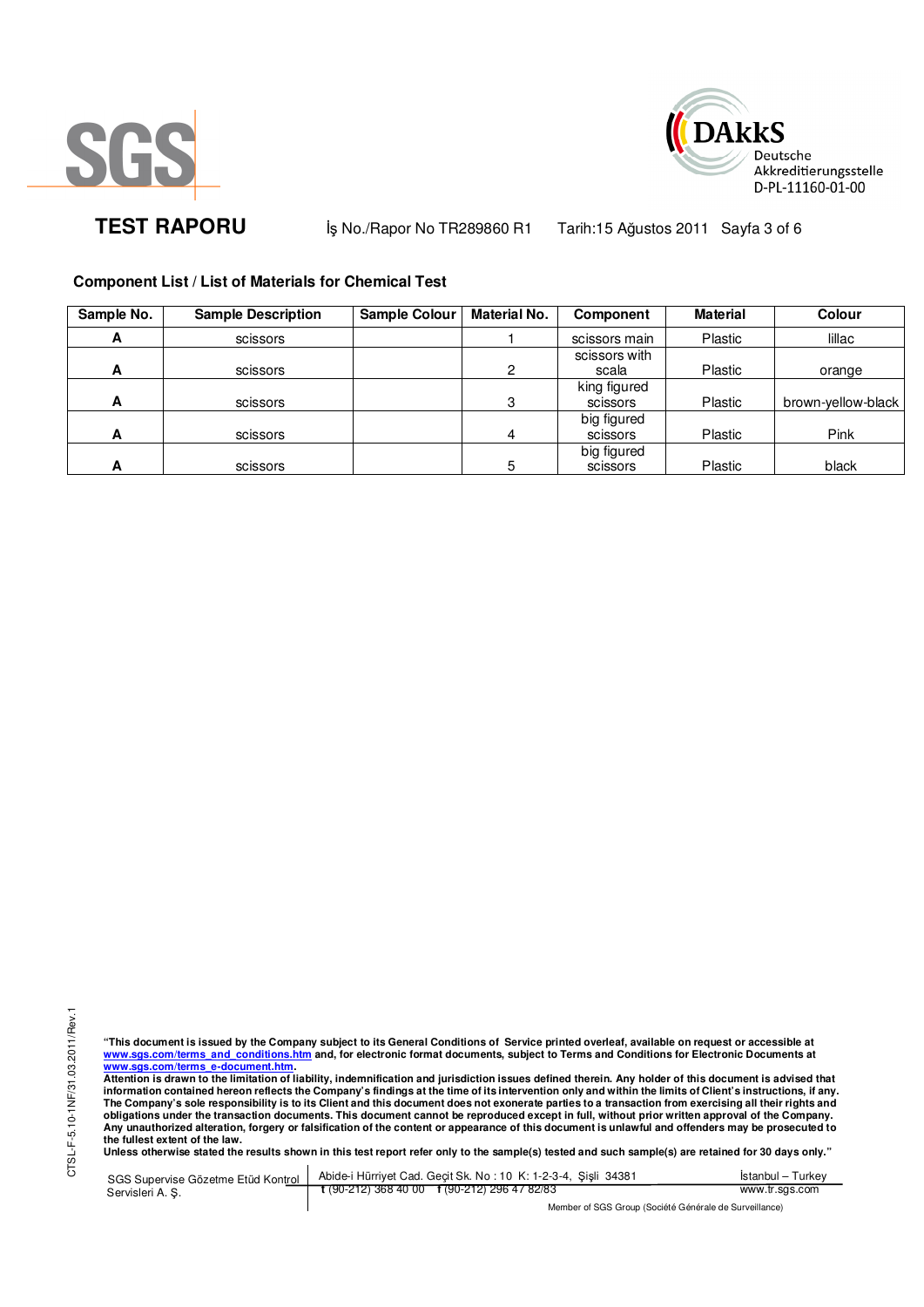



TEST RAPORU **By No./Rapor No TR289860 R1 Tarih:15 Ağustos 2011** Sayfa 4 of 6

## **Detail Test Result:**

| <b>Azo Dyes (Textile)<sup>2</sup></b><br>Test Method:<br>ACCORDING TO BS EN 14362-1:2003 - ANALYSIS BY GC-MS/HPLC-DAD                                                                                                                                                        |                |              |              |  |  |
|------------------------------------------------------------------------------------------------------------------------------------------------------------------------------------------------------------------------------------------------------------------------------|----------------|--------------|--------------|--|--|
| <b>Component</b>                                                                                                                                                                                                                                                             | Cas No         | $1 + 2 + 3$  | $4 + 5$      |  |  |
| 4-Aminobiphenyl                                                                                                                                                                                                                                                              | $92 - 67 - 1$  | n.d.         | n.d.         |  |  |
| Benzidine                                                                                                                                                                                                                                                                    | 92-87-5        | n.d.         | n.d.         |  |  |
| 4-Chlor-o-toluidine                                                                                                                                                                                                                                                          | 95-69-2        | n.d.         | n.d.         |  |  |
| 2-Naphthylamine                                                                                                                                                                                                                                                              | 91-59-8        | n.d.         | n.d.         |  |  |
| o-Aminoazotoluene                                                                                                                                                                                                                                                            | 97-56-3        | n.d.         | n.d.         |  |  |
| 5-nitro-o-toluidine / 2-Amino-4-nitrotoluene                                                                                                                                                                                                                                 | 99-55-8        | n.d.         | n.d.         |  |  |
| 4-Chloroaniline                                                                                                                                                                                                                                                              | 106-47-8       | n.d.         | n.d.         |  |  |
| 4-methoxy-m-phenylenediamine / 2,4-Diaminoanisole                                                                                                                                                                                                                            | 615-05-4       | n.d.         | n.d.         |  |  |
| 4,4'-Diaminodiphenylmethane                                                                                                                                                                                                                                                  | 101-77-9       | n.d.         | n.d.         |  |  |
| 3,3'-Dichlorobenzidine                                                                                                                                                                                                                                                       | $91 - 94 - 1$  | n.d.         | n.d.         |  |  |
| 3,3'-Dimethoxybenzidine                                                                                                                                                                                                                                                      | 119-90-4       | n.d.         | n.d.         |  |  |
| 3,3'-Dimethylbenzidine                                                                                                                                                                                                                                                       | 119-93-7       | n.d.         | n.d.         |  |  |
| 4,4'-methylenedi-o-toluidine /<br>3,3'-Dimethyl-4,4'-diaminodiphenylmethane                                                                                                                                                                                                  | 838-88-0       | n.d.         | n.d.         |  |  |
| p-Cresidine                                                                                                                                                                                                                                                                  | 120-71-8       | n.d.         | n.d.         |  |  |
| 4,4'-Methylene-bis-(2-chloroaniline)                                                                                                                                                                                                                                         | $101 - 14 - 4$ | n.d.         | n.d.         |  |  |
| 4,4'-Oxydianiline                                                                                                                                                                                                                                                            | 101-80-4       | n.d.         | n.d.         |  |  |
| 4,4'-Thiodianiline                                                                                                                                                                                                                                                           | 139-65-1       | n.d.         | n.d.         |  |  |
| o-Toluidine                                                                                                                                                                                                                                                                  | 95-53-4        | n.d.         | n.d.         |  |  |
| 4-methyl-m-phenylenediamine / 2,4-Toluylendiamine                                                                                                                                                                                                                            | 95-80-7        | n.d.         | n.d.         |  |  |
| 2,4,5-Trimethylaniline                                                                                                                                                                                                                                                       | 137-17-7       | n.d.         | n.d.         |  |  |
| **4-aminoazobenzene                                                                                                                                                                                                                                                          | 60-09-3        | n.d.         | n.d.         |  |  |
| O-Anisidine                                                                                                                                                                                                                                                                  | $90 - 04 - 0$  | n.d.         | n.d.         |  |  |
|                                                                                                                                                                                                                                                                              | Sonuç          | <b>GECTI</b> | <b>GECTI</b> |  |  |
| $Note(s)$ :                                                                                                                                                                                                                                                                  |                |              |              |  |  |
| $n.d. = not detected$                                                                                                                                                                                                                                                        |                |              |              |  |  |
| $* =$ exceed the limit                                                                                                                                                                                                                                                       |                |              |              |  |  |
| Detection Limit = 5 mg/kg (for individual compound)                                                                                                                                                                                                                          |                |              |              |  |  |
| Requirement by the client=<br>30 mg/kg                                                                                                                                                                                                                                       |                |              |              |  |  |
| ** Test result for 4-aminoazobenzene (CAS no.: 60-09-3) is considered as "not detected" (i.e. <5mg/kg) since both aniline<br>Remark:<br>and/or 1,4-phenylenediamine is not found (i.e. <5mg/kg) by mentioned test method.<br>Max. limit specified by EU directive 2002/61/EC |                |              |              |  |  |
| ± 30%<br>Total Uncertainty $=$                                                                                                                                                                                                                                               |                |              |              |  |  |

CTSL-F-5.10-1NF/31.03.2011/Rev.1 CTSL-F-5.10-1NF/31.03.2011/Rev.1

"This document is issued by the Company subject to its General Conditions of Service printed overleaf, available on request or accessible at<br>www.sgs.com/terms\_and\_conditions.htm\_and, for electronic format documents, subjec

<mark>www.sgs.com/terms\_e-document.htm.</mark><br>Attention is drawn to the limitation of liability, indemnification and jurisdiction issues defined therein. Any holder of this document is advised that information contained hereon reflects the Company's findings at the time of its intervention only and within the limits of Client's instructions, if any.<br>The Company's sole responsibility is to its Client and this document obligations under the transaction documents. This document cannot be reproduced except in full, without prior written approval of the Company.<br>Any unauthorized alteration, forgery or falsification of the content or appeara

Unless otherwise stated the results shown in this test report refer only to the sample(s) tested and such sample(s) are retained for 30 days only."

| SGS Supervise Gözetme Etüd Kontrol I | Abide-i Hürriyet Cad. Gecit Sk. No: 10 K: 1-2-3-4, Sisli 34381 | Istanbul – Turkev |  |  |
|--------------------------------------|----------------------------------------------------------------|-------------------|--|--|
| Servisleri A. S.                     | t (90-212) 368 40 00 f (90-212) 296 47 82/83                   | www.tr.sgs.com    |  |  |
|                                      | Member of SGS Group (Société Générale de Surveillance)         |                   |  |  |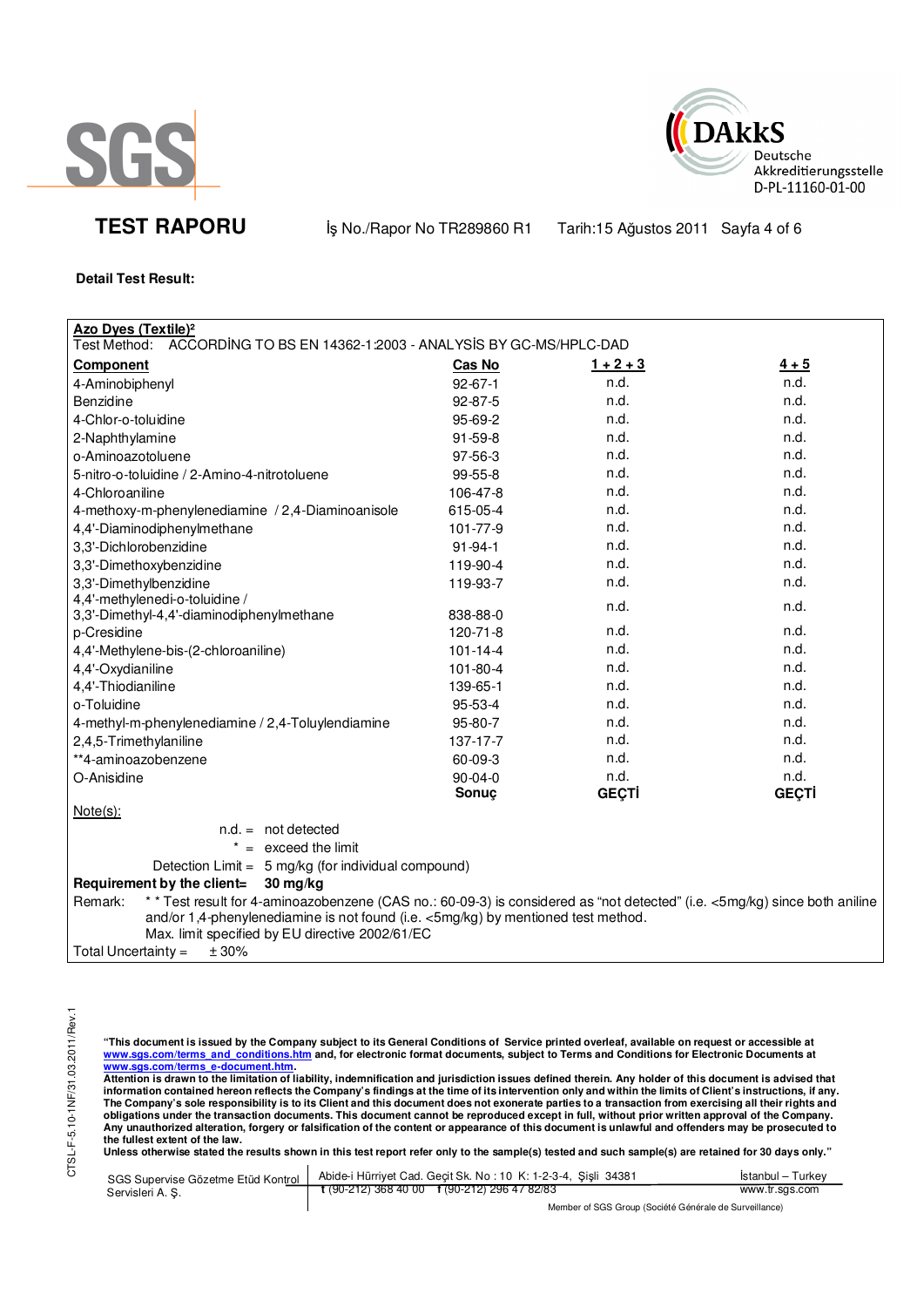



TEST RAPORU **By No./Rapor No TR289860 R1 Tarih:15 Ağustos 2011** Sayfa 5 of 6

| Phthalates <sup>2</sup>             |                                                                                                                                                                                                          |              |                                                                          |  |
|-------------------------------------|----------------------------------------------------------------------------------------------------------------------------------------------------------------------------------------------------------|--------------|--------------------------------------------------------------------------|--|
| Test Method:                        | WITH REFERENCE TO ASTM D3421:1975 - ANALYSIS BY GC/MS                                                                                                                                                    |              |                                                                          |  |
| <b>Component</b>                    | Cas No                                                                                                                                                                                                   | $1 + 2 + 3$  | $4 + 5$                                                                  |  |
| Dibutyl Phthalate (DBP)             | 84-74-2                                                                                                                                                                                                  | n.d.         | n.d.                                                                     |  |
| Benzylbutyl Phthalate (BBP)         | 85-68-7                                                                                                                                                                                                  | n.d.         | 0,006%                                                                   |  |
| Bis-(2-ethylhexyl) Phthalate (DEHP) | 117-81-7                                                                                                                                                                                                 | n.d.         | n.d.                                                                     |  |
| Diisononyl Phthalate (DINP)         | 28553-12-0                                                                                                                                                                                               | n.d.         | n.d.                                                                     |  |
| Di-n-octyl Phthalate (DNOP)         | 117-84-0                                                                                                                                                                                                 | n.d.         | n.d.                                                                     |  |
| Diisodecyl Phthalate (DIDP)         | 26761-40-0                                                                                                                                                                                               | n.d.         | n.d.                                                                     |  |
|                                     | Sonuç                                                                                                                                                                                                    | <b>GEÇTİ</b> | <b>GEÇTİ</b>                                                             |  |
| $Note(s)$ :                         |                                                                                                                                                                                                          |              |                                                                          |  |
|                                     |                                                                                                                                                                                                          |              | * Composite test has been performed as per the special request of client |  |
| $n.d. =$                            | not detected                                                                                                                                                                                             |              |                                                                          |  |
| $\star$<br>$=$                      | exceed the limit                                                                                                                                                                                         |              |                                                                          |  |
| $\leq$ =                            | less than                                                                                                                                                                                                |              |                                                                          |  |
| Detection $Limit =$                 | For DBP, BBP, DEHP and DNOP: 0,003%, For DINP, DIDP: 0,01% (for<br>individual compound)                                                                                                                  |              |                                                                          |  |
| Total Uncertainty=                  | ± 25%                                                                                                                                                                                                    |              |                                                                          |  |
| Recommended Max. Limit=<br>Remark:  | 0,1 % for Total (DBP+BBP+DEHP) For all childcare articles<br>0,1 % for Total (DINP+DNOP+DIDP) For childcare articles if it can be placed in the<br>mouth                                                 |              |                                                                          |  |
|                                     | Recommended Max. limit specified by entries 51 and 52 of Regulation (EC) No<br>552/2009 amending Annex XVII of REACH Regulation (EC) No 1907/2006<br>(previously restricted under Directive 2005/84/EC). |              |                                                                          |  |

"This document is issued by the Company subject to its General Conditions of Service printed overleaf, available on request or accessible at<br>www.sgs.com/terms\_and\_conditions.htm\_and, for electronic format documents, subjec

<u>www.sgs.com/terms\_e-document.htm.</u><br>Attention is drawn to the limitation of liability, indemnification and jurisdiction issues defined therein. Any holder of this document is advised that<br>information contained hereon refle obligations under the transaction documents. This document cannot be reproduced except in full, without prior written approval of the Company.<br>Any unauthorized alteration, forgery or falsification of the content or appeara

**Unless otherwise stated the results shown in this test report refer only to the sample(s) tested and such sample(s) are retained for 30 days only."** 

| SGS Supervise Gözetme Etüd Kontrol | Abide-i Hürriyet Cad. Geçit Sk. No: 10 K: 1-2-3-4, Şişli 34381       | Istanbul – Turkey |
|------------------------------------|----------------------------------------------------------------------|-------------------|
| Servisleri A. S.                   | $\frac{1}{2}$ (90-212) 368 40 00 $\frac{1}{2}$ (90-212) 296 47 82/83 | www.tr.sas.com    |
|                                    |                                                                      |                   |